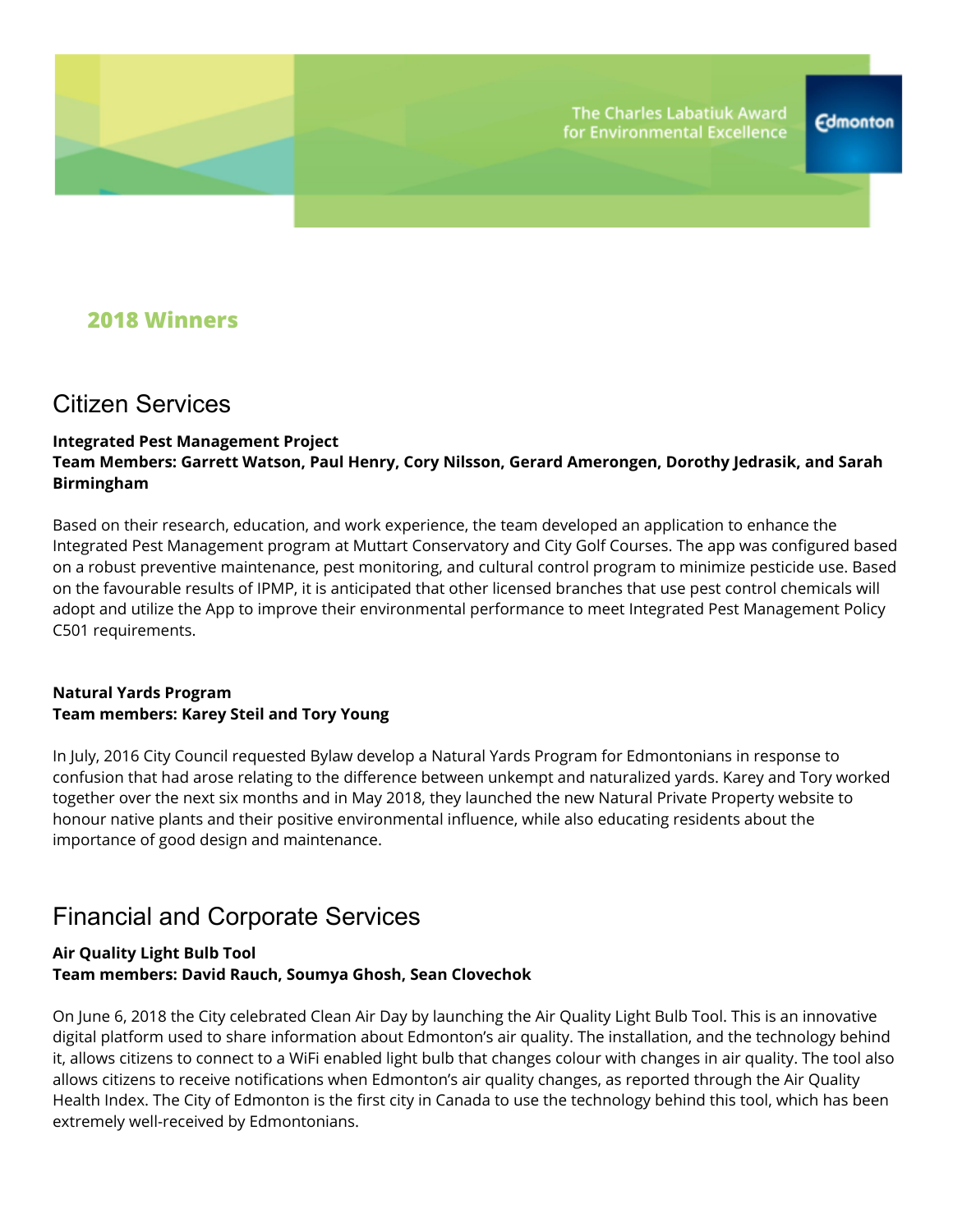# City Operations

#### **Maurice Pelletier, Turf Team Leader**

Maurice was instrumental in piloting the use of electric automated mowers to mow sports fields. These machines significantly reduced the fuel required to not only mow the field but also to mobilize staff. Maurice took the initiative to lead this pilot and reduce greenhouse gas emissions. Maurice is also working on piloting solar powered mowers.

#### **Limited Idling Program**

Team members: Eddie Robar, Philip Herritt, Ryan Birch, Earl Romkey, John Bach, Malcolm Hodgson, Walter Cadieux, Shelley Clark, Priscilla Milot

As part of Edmonton Transit Service operating procedures, ETS has implemented a limited idling program to control air emissions and reduce fuel consumption. Operators are required to shut their buses down if they are at a transit center for longer than 3 minutes.

In 2017, 93% of the buses audited were compliant with the ETS Limited Idling Procedure which demonstrates ETS Operators' willingness to adhere to the program requirements and reduce ETS Operations environmental impact.

## Integrated Infrastructure Services

#### **High Solids Anaerobic Digestion Facility Team members: Daniel Alberkant, Navdeep Sandhu, Gordon Derick**

The High Solids Anaerobic Digestion Facility will process 40,000 tonnes of residential and commercial organic waste per year into biogas and compost. The biogas will be used in combined heat and power generators to produce electricity. This project will generate 12.1 million kilowatt-hours of electricity and 46 thousand gigajoules of thermal energy leading to an increase in waste diversion from the landfill and a reduction of greenhouse gases and operational costs at the Edmonton Waste Management Centre. Edmonton is the first municipality in Canada to adopt this technology.

#### **Robb Heit, Program Manager**

The Borden Park Natural Swimming Pool is a unique and creative aquatic amenity on the Borden Park site. A natural swimming pond combines the recreational potential of a pool for exercise and play along with the more passive, reflective, and educational opportunities of a garden or natural area. Impurities introduced by guests are eliminated through biological processes and supporting measures in the purification area as opposed to chemical treatment. The new pool will generate a much smaller carbon footprint and have lower energy and chemical consumption. The pool is the first public natural swimming pool in Canada and only the second in North America.

# Urban Form and Corporate Strategic Development

#### **Interactive Online Land and Vegetation Mapping Project Team members: Catherine Shier, Grant Pearsell, Alex Yeung, Ron Cook, Scott Hardy**

The Vegetation Mapping Inventory shows the types of vegetation that exists around Edmonton, as well as our unique natural spaces. Prior to this, the current land classification system showed Edmonton as a black box of "development", with no detail about what was really in the city. This new mapping system allows more detail and assessment, leading to better land use planning decisions. In addition, the raw data is available on the City's Open